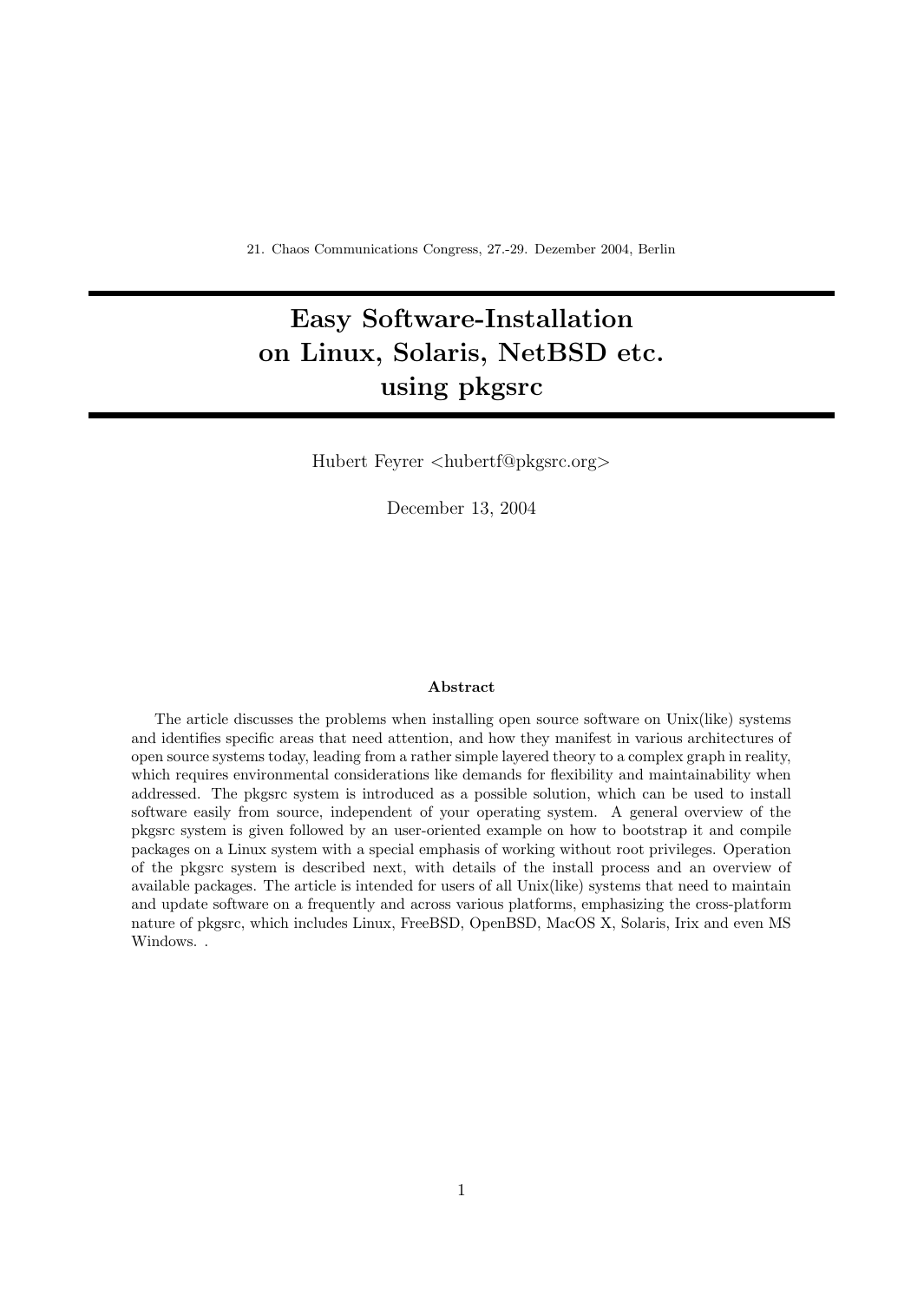### Contents

|             | 1 Introduction                                                                                                                                          | $\bf{2}$                |  |  |  |
|-------------|---------------------------------------------------------------------------------------------------------------------------------------------------------|-------------------------|--|--|--|
|             | $\mathbf{2}$<br>2 Issues managing Open Source software                                                                                                  |                         |  |  |  |
|             | 3 A Cross-platform solution: pkgsrc                                                                                                                     | $\overline{\mathbf{4}}$ |  |  |  |
| 4           | Getting started<br>4.1<br>4.2<br>4.3                                                                                                                    | $\overline{\mathbf{4}}$ |  |  |  |
| $5^{\circ}$ | Using pkgsrc<br>5.1<br>Compiling as non-root $\ldots \ldots \ldots \ldots \ldots \ldots \ldots \ldots \ldots \ldots \ldots \ldots \ldots$<br>5.2<br>5.3 | 6                       |  |  |  |
|             | 6 Overview of available packages                                                                                                                        | 9                       |  |  |  |
| 7           | Conclusion                                                                                                                                              | 9                       |  |  |  |
|             | A pkgsrc_env_no-root                                                                                                                                    | 10                      |  |  |  |

## 1 Introduction

This article contains information abouth the general problems encountered when installing and managing open source software, and introduces the pkgsrc system, which can be used to install software easily from source, independent of your operating system. Instead of knowing details like xmkmf, autoconf, libtool & Makefiles, a simple "make install" is enough to install a package (and all its dependencies). The pkgsrc system will download the package's sources, which is then unpacked, patched, configured, compiled and installed for later querying and removing. The pkgsrc system is based on the NetBSD Packages Collection and was ported to a number of other operating systems like Linux, FreeBSD, OpenBSD, MacOS X, Solaris, Irix and even MS Windows.

## 2 Issues managing Open Source software

Installation of Open Source software on Unix and Unix-like systems has a number of problems. First and foremost, there are many programs and lots of version changes. Next, compilation costs time – everyone who has tried to compile OpenOffice or KDE knows that these packages still need hours even on latest PC systems. Getting them going on slower, older or non-PC hardware still is an adventure! The fact that software often is not written with portability in mind doesn't aid to this, especially if you're not on a PC running Linux, but we don't want to give a c0ding lesson here.

The installation of software on Unix(like) systems is not trivial either:

- Some basic knowledge about tools is necessary
- There are various ways to configure things (GNU autoconf, Imake, ...)
- There are many side effects depending on other installed packages, compiler switches, etc.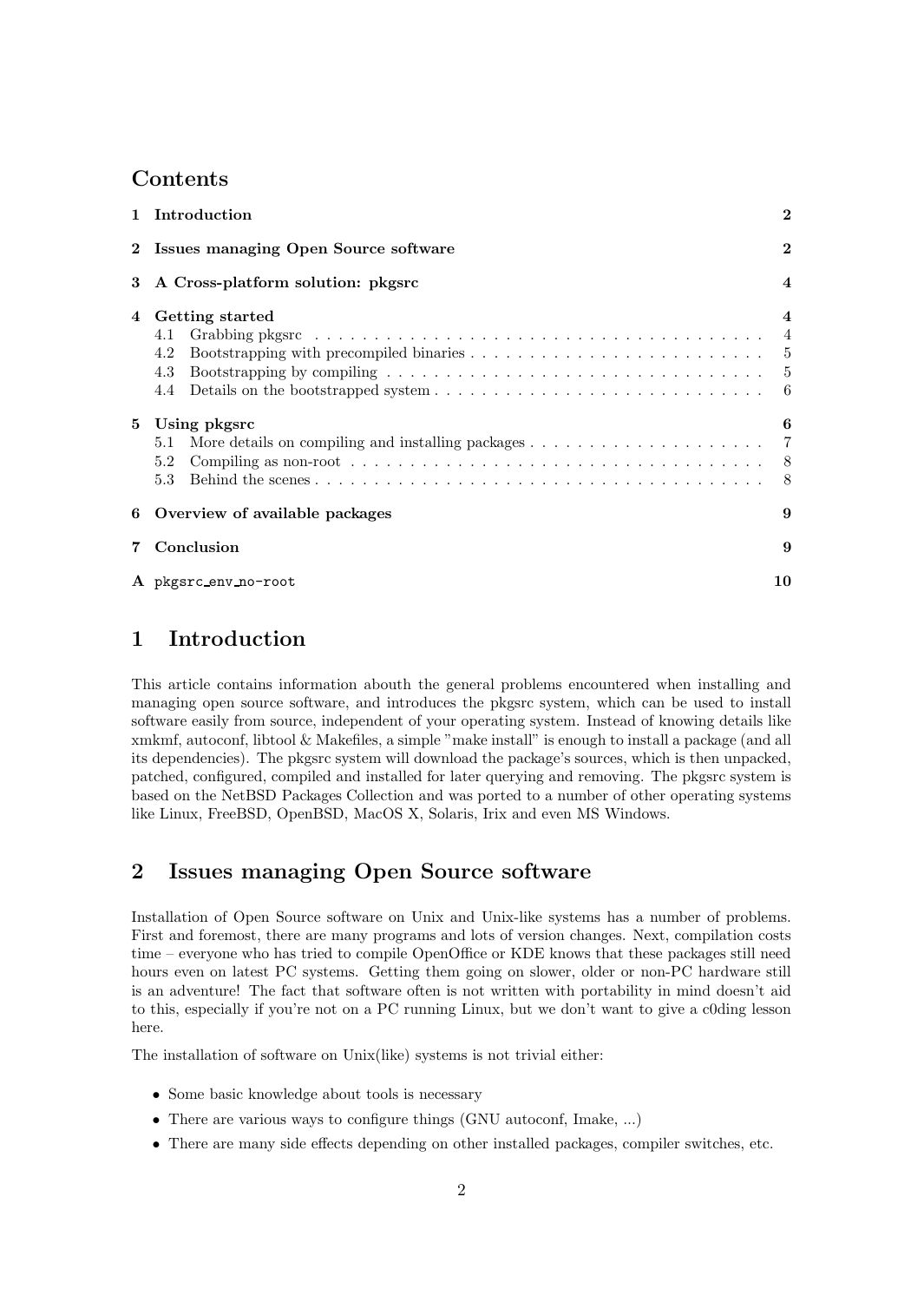- Many inter-depending packages
- Troubleshooting requires expert knowledge

To illustrate the complexity of inter-depending packages, here is a package dependency graph created from a pkgsrc system running NetBSD<sup>1</sup>:



The bottom of this graph shows KDE as a big package requiring many smaller and small packages, which are placed towards the top of the graph. The obvious complexity of the graph comes from the modularity of Open Source software, where many small packages are used by bigger packages. The complexity is independent of packaging system and operating system, similar graphs can be created for each Linux distribution using its preferred packages system.

The solution to this situation depends on the kind of application. In general, a separation between the base "operating system" and added "applications" need to be made, and depending on the working environment needed, and there are a number of choices. Classical Unix(like) systems are rather small systems that don't come with many applications, but require manual installation of all software. While this is very difficult to install and needs a lot of know-how, this also leads to a very flexible software management that is easy to maintain, even without depending on a vendor providing updates packages. On the other end of the scale are systems that completely integrate applications and operating system, which leads to easy installation, but if manual installation of upgrades are required for parts of the system, they usually evolve into maintenance nightmares. A solution in-between are hybrid systems that come as rather small base operating systems, and which allow adding software packages easily depending on the kind of application, e.g. installing a web server will need other software than a desktop machine or database server. These systems are usually easy to install, and with the aid of a decent packages system, they are easy to maintain. Figure 1 illustrates the degrees of integration between operating systems and applications.

So, where do you want to go today?

- Easy Installation: choose this if your software doesn't change often. Use ready-to-user binary distribution. E.g. for desktop systems install Windows or SuSE Linux from CD/DVD.
- Easy Maintenance: choose this if you have few packages that change a lot. Take a stable base operating system, and install important packages on your own, e.g. compile on your own on a webserver with Solaris, Apache and PHP.
- Both: Welcome to pkgsrc!

There are a number of fine packages systems out there that allow easy installation of applications, and most of these systems are targeted towards one specific operating system or operating system distribution (usually found in Linux land). Few of these systems work on more than one operating system, and pkgsrc is introduced here as a packages system that supports a wide number of platforms.

<sup>&</sup>lt;sup>1</sup>Made using pkgdepgraph and dot/graphviz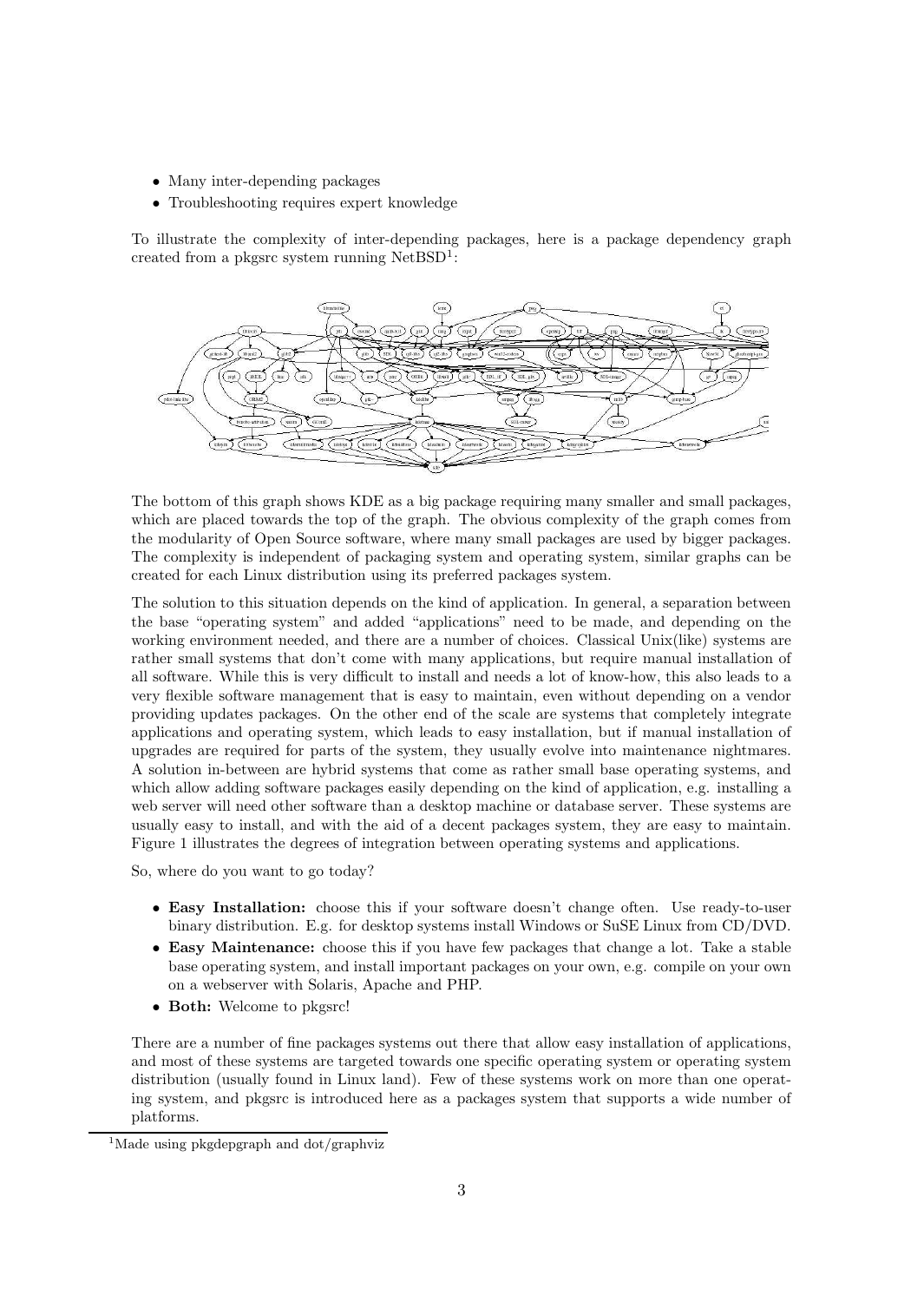

Figure 1: Degrees of integration between operating system and applications

# 3 A Cross-platform solution: pkgsrc

The pkgsrc system can be used for easy installation and updating of software packages. It is a source-based package management system which uses original source code for compiling, but also allows creation and installation of binary packages. The two major components are the management tools and the packages collection (pkgsrc).

The pkgsrc system handles dependencies between packages automatically with no user interaction. The system was originally ported from FreeBSD to NetBSD, and uses NetBSD as primary development platform today. In addition to NetBSD, pkgsrc was ported to IBM's AIX, BSDi/WindRiver's BSD/OS, Apple's Darwin, FreeBSD, SGI's Irix, various Linux distributions, OpenBSD, Sun's Solaris, and even Microsoft Windows in combination with Interix ("Services for Unix", SFU). Linux distributions known to work with pkgsrc are SuSE 9.0, Debian, ROOT Linux, Slackware, RedHat 8.1/9, Mandrake 9.2, and Bluewall Linux, the latter of which uses pkgsrc as its native packages system.

### 4 Getting started

In order to use pkgsrc, the following steps will be discussed:

- Download pkgsrc
- Install the bootstrap kit, either as binary or by compile via pkgsrc/bootstrap
- Install packages:
	- \$ cd pkgsrc/www/mozilla
	- \$ bmake install

#### 4.1 Grabbing pkgsrc

The first step to use pkgsrc is to fetch it. This can either be done by downloading the tararchive from ftp://ftp.NetBSD.org/pub/NetBSD/NetBSD-current/tar files/pkgsrc.tar.gz, or by using anonymous CVS, following these steps: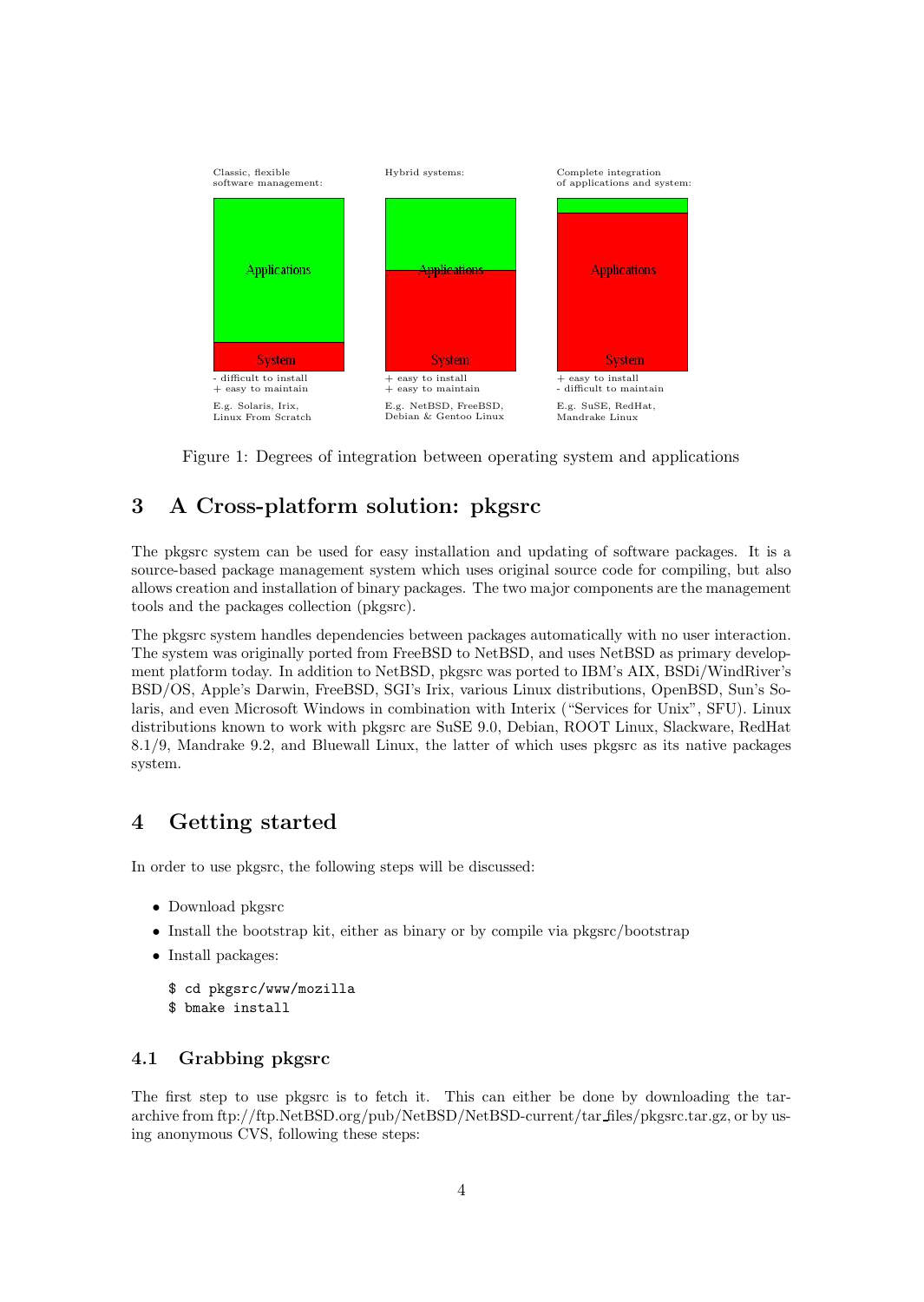```
$ cd $HOME/OS
$ env CVS_RSH=ssh \
  cvs -d anoncvs@anoncvs.NetBSD.org:/cvsroot \
  co pkgsrc
U pkgsrc/Makefile
U pkgsrc/Packages.txt
U pkgsrc/README
...
```
As pkgsrc is a fast moving system and frequent updates happen, CVS is better suited for later updating.

#### 4.2 Bootstrapping with precompiled binaries

Before installing packages, the framework for installing needs to be bootstrapped first. This can be done by either using precompiled binaries of the framework, or by compiling manually.

Precompiled binaries are currently available for the following platforms:

| Darwin $7.3.0$ /powerpc | IRIX $6.5/mips$       |
|-------------------------|-----------------------|
| Darwin 7.0/powerpc      | IRIX64 $6.5/mips$     |
| Darwin $6.6$ /powerpc   | OpenBSD 3.2/i386      |
| Debian Linux/i386       | OpenBSD 3.5/i386      |
| FreeBSD 3.5/i386        | Slackware $8.1/$ i386 |
| FreeBSD 5.1/i386        | Slackware 9/i386      |
| FreeBSD 5.2.1/i386      | Solaris $8$ /sparc    |
| Interix 3.5             | Solaris 9/sparc       |
|                         | Solaris $9/1386$      |
|                         |                       |

#### 4.3 Bootstrapping by compiling

An alternative to using precompiled bootstrap packages is compiling them from source, which also makes sure that the latest changes in the pkgsrc infrastructure are made available. Bootstrapping is done with the pkgsrc/bootstrap/bootstrap script.

Before starting, a decision needs to be made where packages should be placed into. Usually this is a place like /usr/local, /usr/pkg or /opt if the system is used site-wide. For demonstration purpose, the following examples assume that the system should be used without system (root) privileges, and be installed in the user's private home directory under \$HOME/OS. The pkgsrc directory can be placed anywhere on the system, it is placed in \$HOME/OS/pkgsrc here, and the operating system used here is SuSE 8.2 system.

The commands for bootstrapping then are:

```
$ cd pkgsrc/bootstrap
$ export MY_HOME=$HOME/OS/OS-'uname -s'
$ export LOCALBASE=${MY_HOME}/pkg
$ export PKG_DBDIR=${MY_HOME}/db/pkg
$ ./bootstrap \
? --prefix=${LOCALBASE} \
            --pkgdbdir=${PKG_DBDIR} \
              --ignore-user-check
===> bootstrap command: ./bootstrap --prefix=/home/feyrer/OS/OS-Linux/pkg --pkgdbdir=/home/feyrer/OS/OS-Linux/db/pkg --ignore-user-check
===> bootstrap started: Wed Dec 8 14:42:23 CET 2004
Working directory is: work<br>===> running: /usr/bin/sed -e 's|@DEFAULT_INSTALL_MODE@|'0755'|' files/install-sh.in > work/install-sh<br>===> running: /bin/chmod +x work/install-sh
===> building as unprivileged user feyrer/bedienst
===> Building libnbcompat
===> running: /bin/sh work/install-sh -d -o feyrer -g bedienst work/libnbcompat
```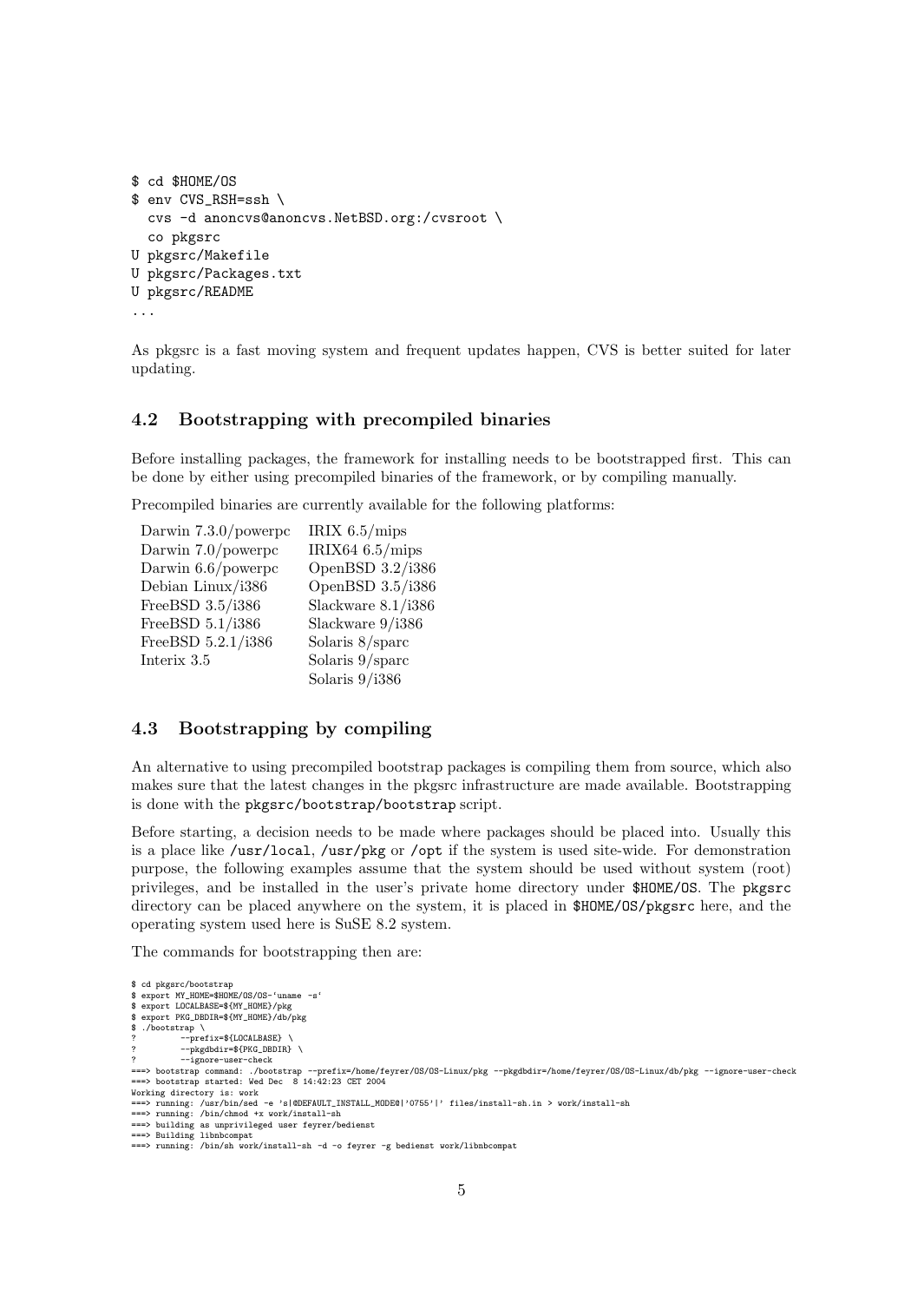```
configure: creating cache config.cache<br>checking build system type... i686-pc-linux-gnu<br>checking host system type... i686-pc-linux-gnu<br>checking whether make sets $(MAKE)... yes<br>.....
 ..
 .....
/usr/bin/install -c -m 444 linkfarm.cat1 /home3/bedienst/feyrer/OS/OS-Linux/pkg/man/cat1/linkfarm.0
 /usr/bin/install -c -m 444 pkg_view.1 /home3/bedienst/feyrer/OS/OS-Linux/pkg/man/man1/pkg_view.1<br>/usr/bin/install -c -m 444 pkg_view.cat1 /home/feyrer/OS/OS-Linux/pkg/man/cat1/pkg_view.0<br>===> Installing packages(7) man pag
 Please remember to add /home/feyrer/OS/OS-Linux/pkg/bin to your PATH environment variable
and /home/feyrer/OS/OS-Linux/pkg/man to your MANPATH environment variable, if necessary.
 An example mk.conf file "work/mk.conf.example" with the settings you<br>provided to "bootstrap" has been created for you.<br>Please copy work/mk.conf.example to /home/feyrer/OS/OS-Linux/pkg/etc/mk.conf.
You can find extensive documentation of the NetBSD Packages Collection
in /home/feyrer/OS/pkgsrc/Packages.txt and packages(7).
Hopefully everything is now complete.
Thank you
 ===> bootstrap started: Wed Dec 8 14:44:09 CET 2004
===> bootstrap ended: Wed Dec 8 14:55:52 CET 2004
$
```
===> running: (cd work/libnbcompat; /bin/sh ./configure -C --prefix=/home/feyrer/OS/OS-Linux/pkg --sysconfdir=/home/feyrer/OS/OS-Linux/pkg/etc && make)

After the pkgsrc framework is bootstrapped, paths need to be adjusted as printed at the end of the bootstrap process, and a call of the pkgsrc "pkg info" command will show that there is already one package installed:

```
$ cd $HOME/OS/OS-'uname -s'/pkg
$ export PATH='pwd'/bin:'pwd'/sbin:${PATH}
$ export PKG_DBDIR=$HOME/OS/OS-'uname -s'/db/pkg
$
$ pkg_info
digest-20021220 Message digest wrapper utility
```
#### 4.4 Details on the bootstrapped system

The binaries installed by the bootstrap procedure provide the core functionality of the pkgsrc system:

```
% cd OS/OS-'uname -s'/pkg/
% ls bin sbin
bin:
bmake cpio digest ftp
pax tar
sbin:<br>linkfarm
            pkg_add pkg_create pkg_info<br>pkg_admin pkg_delete pkg_view
mtree pkg_admin pkg_delete pkg_view
```
Important commands to run later are the pkg\_\* programs as well as the bmake program. Manual pages for all these commands were installed as well, so documentation is readily available with the help of the Unix "man" command.

### 5 Using pkgsrc

After the bootstrap procedure has installed all the components needed to build and install packages, a first small package can be installed. Beware! Make sure that instead of "make" the BSD-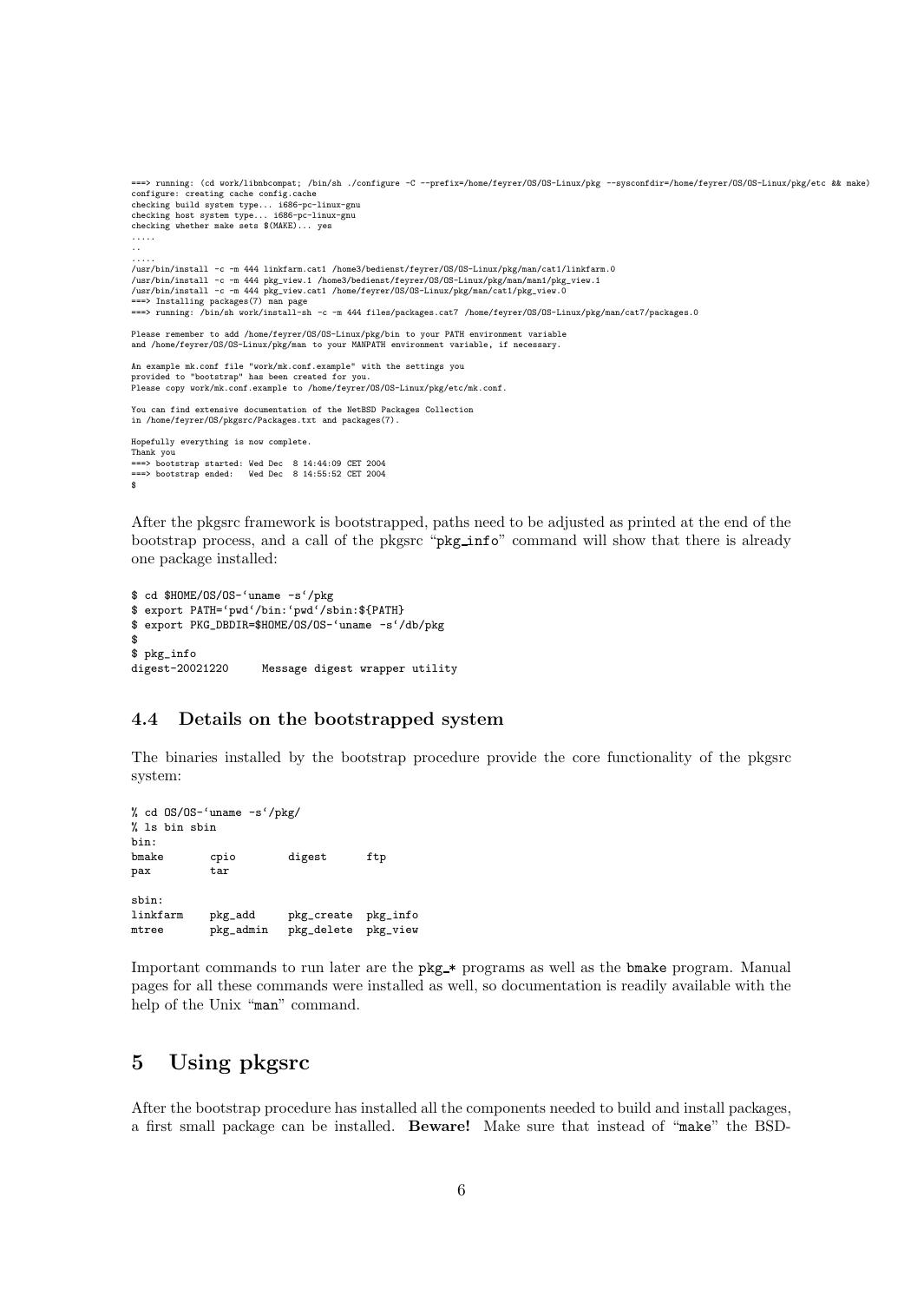compatible "bmake" installed by the bootstrap procedure is being used. GNU make will definitely not work!

The commands to install the pkgsrc/misc/figlet package are:

```
$ export MAKECONF='pwd'/pkgsrc_env_no-root # see below
$
$ cd $HOME/OS/pkgsrc
$ cd misc/figlet
$ bmake
...
$ bmake install
...
\ddot{\bullet}$ pkg_info
digest-20021220 Message digest wrapper utility<br>figlet-2.2.1nb2 Print text banners in fancy AS
                        Print text banners in fancy ASCII art characters
```
The first command ("export MAKECONF=...") adjust settings so software can be compiled and installed in a private place. The "bmake" and "bmake install" commands build the program and installs it into its target directory in \$HOME/OS. The "pkg info" command is used to verify that the package was installed properly, and the "figlet" command can be used now:

```
$ type figlet
/home/feyrer/OS/OS-Linux/pkg/bin/figlet
$
$ figlet Hello 'uname -s'
 _ _ _ _ _ _
| | | | ___| | | ___ | | (_)_ __ _ ___ __
| |_| |/ _ \ | |/ _ \ | | | | '_ \| | | \ \/ /
| _ | __/ | | (_) | | |___| | | | | |_| |> <
|_| |_|\___|_|_|\___/ |_____|_|_| |_|\__,_/_/\_\
```
#### 5.1 More details on compiling and installing packages

The steps above illustrates the basic concept of installing software. This section gives a bit more information by providing information that is available during the build and install process.

The following output can be expected when building the figlet package:

```
% bmake
===> *** No /home/feyrer/OS/OS-Linux/../distfiles/pkg-vulnerabilities file found,
===> *** skipping vulnerability checks. To fix, install
===> *** the pkgsrc/security/audit-packages package and run
===> *** '/home/feyrer/OS/OS-Linux/pkg/sbin/download-vulnerability-list'.
=> Checksum OK for figlet221.tar.gz.
work.i386 -> /home/feyrer/OS/OS-Linux/tmp/misc/figlet/work.i386
===> Extracting for figlet-2.2.1nb2
===> Patching for figlet-2.2.1nb2
===> Applying pkgsrc patches for figlet-2.2.1nb2
===> Overriding tools for figlet-2.2.1nb2
===> Configuring for figlet-2.2.1nb2
===> Building for figlet-2.2.1nb2
gcc -O2 -DDEFAULTFONTDIR=\"/home/feyrer/OS/OS-Linux/pkg/share/figlet\" -DDEFAULTFONTFILE=\"standard.flf\" figlet.c zipi
chmod a+x figlet
gcc -O2 -o chkfont chkfont.c
%
```
After compilation, the binaries are installed in a second step: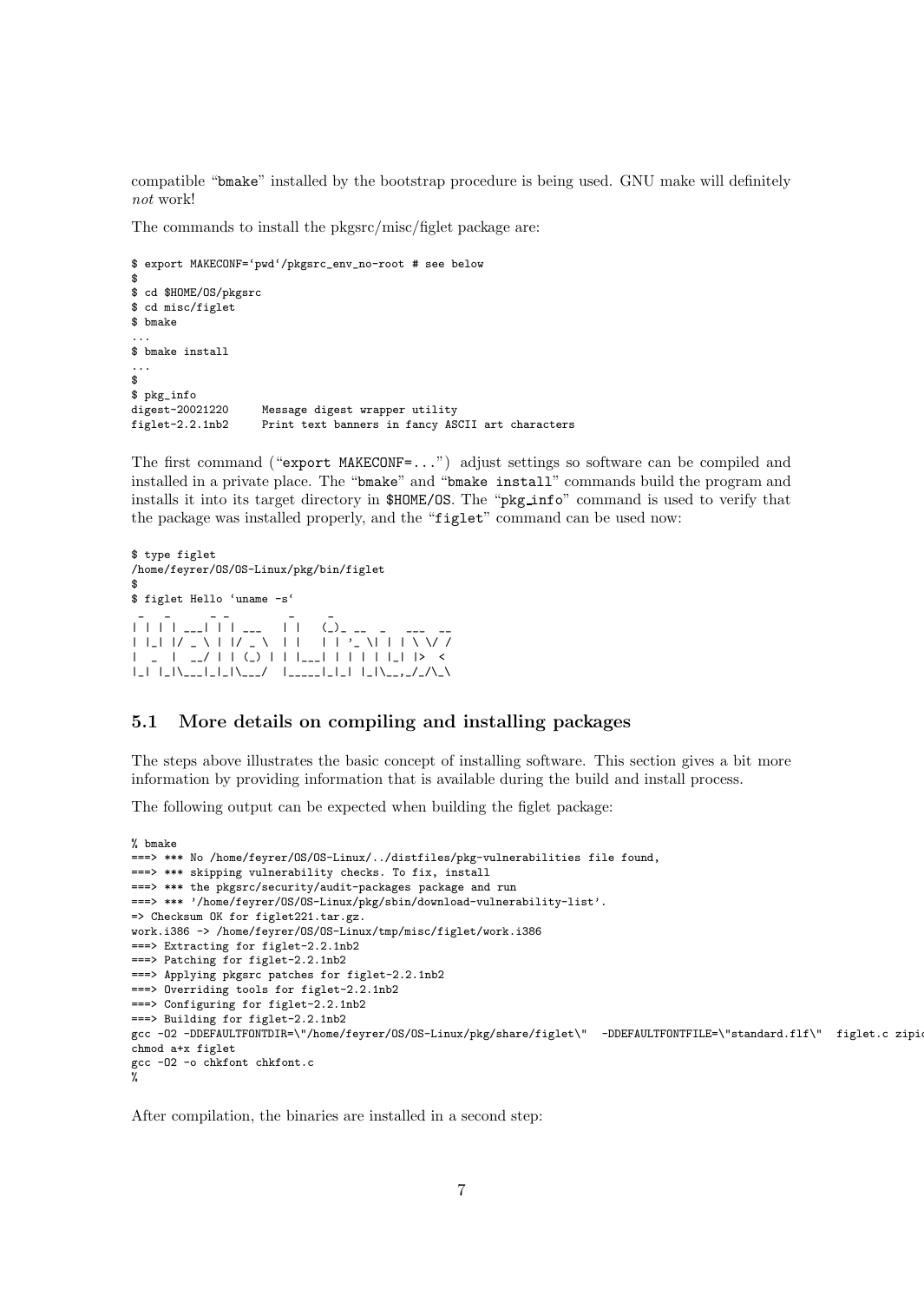```
% bmake install
===> Installing for figlet-2.2.1nb2
===> Becoming root@rfhinf032 to install figlet.
Warning: not superuser, can't run mtree.
Become root and try again to ensure correct permissions.
install -d -o feyrer -g bedienst -m 755 /home/feyrer/OS/OS-Linux/pkg/man/man6
mkdir -p /home/feyrer/OS/OS-Linux/pkg/share/figlet
cp figlet /home/feyrer/OS/OS-Linux/pkg/bin
cp chkfont /home/feyrer/OS/OS-Linux/pkg/bin
chmod 555 figlist showfigfonts
cp figlist /home/feyrer/OS/OS-Linux/pkg/bin
cp showfigfonts /home/feyrer/OS/OS-Linux/pkg/bin
cp fonts/*.flf /home/feyrer/OS/OS-Linux/pkg/share/figlet
cp fonts/*.flc /home/feyrer/OS/OS-Linux/pkg/share/figlet
cp figlet.6 /home/feyrer/OS/OS-Linux/pkg/man/man6
===> Registering installation for figlet-2.2.1nb2
$
```
#### 5.2 Compiling as non-root

Normally, installation of software needs system (root) privileges, to install software into special directories that are not writable by normal users. Pkgsrc can be used without these system privileges to quite some extent. To do so, a number of variables need to be set, and the \$MAKECONF environment variable needs to be pointed at that file:

```
$ export MAKECONF='pwd'/pkgsrc_env_no-root
$ ls -la $MAKECONF
-rw-rw-r-- 1 feyrer bedienst 816 Oct 6 04:46 /home/feyrer/OS/pkgsrc_env_no-root
```
The full version of the pkgsrc env no-root can be found in appendix A.

#### 5.3 Behind the scenes

In the above example, a software package was installed in two separate steps with two separate commands, "bmake" and "bmake install". It can have been done in one step with just "bmake install", and still, building and all the other steps needed first will be performed. If needed, the steps can be ran manually as well, and the following list shows the commands for manual execution as well as the action performed:

- 1. bmake fetch: Download sources
- 2. bmake checksum: Ensure integrity of sources
- 3. bmake install-depends: Install required packages
- 4. bmake extract: Unpack sources
- 5. bmake patch: Apply patches kept in pkgsrc
- 6. bmake configure: Configure
- 7. bmake build: Compile
- 8. bmake install: Install and register package (for  $pkg_info(1)$ ,  $pkg delete()$ , etc.)

Other targets that may be useful are:

- $\bullet$  bmake package: Create binary package for pkg\_add(8)
- bmake clean: Remove work directory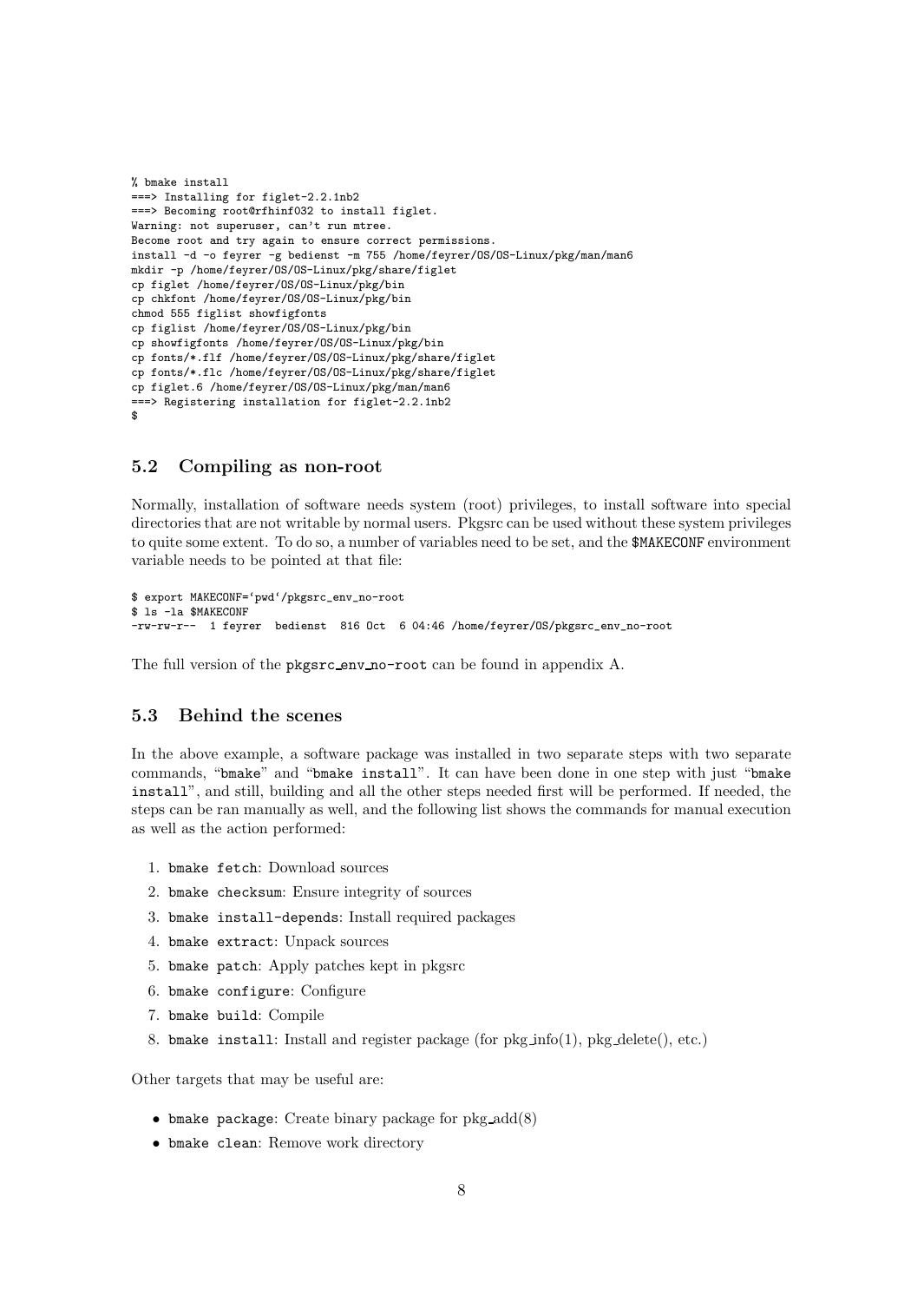- bmake deinstall: Deinstall package
- bmake replace: Replace installed package with new version
- bmake update: Rebuild package and all dependencies

These lists are by no means complete. Please see the pkgsrc guide in pkgsrc/doc/pkgsrc.txt and the packages(7) manpage for more information.

# 6 Overview of available packages

Currently, pkgsrc itself contains almost 5200 packages, and the SourceForge pkgsrc-wip ("Work in Progress") project contains almost 1000 more packages. The packages in pkgsrc are organized in categories, with one directory per category, and package directories in the category directory. For example, the Mozilla package can be found in pkgsrc/www/mozilla, KDE3 is in pkgsrc/meta-pkgs/kde3 and so on.

Here is an example listing all existing categories:

| $\text{G}$ cd /pkgsrc/ |             |            |           |
|------------------------|-------------|------------|-----------|
| \$1s                   |             |            |           |
| CVS                    | databases   | lang       | pkglocate |
| Makefile               | devel       | licenses   | pkgtools  |
| Packages.txt           | distfiles   | mail       | print     |
| <b>README</b>          | doc.        | math       | regress   |
| archivers              | editors     | mbone      | security  |
| audio                  | emulators   | meta-pkgs  | shells    |
| benchmarks             | finance     | misc       | sysutils  |
| biology                | fonts       | mk         | templates |
| bootstrap              | games       | multimedia | textproc  |
| cad                    | geography   | net.       | time      |
| chat.                  | graphics    | news       | wm        |
| comms                  | ham         | packages   | www       |
| converters             | inputmethod | parallel   | x11       |
| cross                  |             |            |           |

As an example of the WWW category, here is a fraction of the packages contained in it:

| \$ cd /pkgsrc<br>\$ 1s www |              |                   |                   |
|----------------------------|--------------|-------------------|-------------------|
| CVS                        | cadaver      | jakarta-servletap | p5-Apache-Test    |
| Makefile                   | calamaris    | jakarta-tomcat    | p5-Apache-ePerl   |
| Mosaic                     | cgic         | jakarta-tomcat4   | p5-CGI            |
| SpeedyCGI                  | cgicc        | jsdk20            | p5-CGI-Applicatio |
| adzap                      | cgilib       | jssi              | p5-CGI-FastTempla |
| amaya                      | checkbot.    | kannel            | p5-CGI-FormBuilde |
| analog                     | chimera      | kdewebdev3        | p5-CGI-Kwiki      |
| ap-Embperl                 | clearsilver  | kimagemapeditor   | p5-CGI-Minimal    |
| ap-access-referer          | cocoon       | 1 <sub>hs</sub>   | p5-CGI-Session    |
| ap-aolserver               | communicator | libghttp          | p5-CGI_Lite       |
| ap-auth-cookie             | cronolog     | libgtkhtml        | p5-ExtUtils-XSBui |
| ap-auth-ldap               | cur1         | libwww            | p5-FCGI           |
| ap-auth-mysql              | cvsweb       | liferea           | p5-HTML-Clean     |
| ap-auth-pam                | dillo        | links             | p5-HTML-FillInFor |
| ap-auth-pgsql              | drivel       | links-gui         | p5-HTML-FixEntiti |
| ap-auth-postgresq          | elinks       | lynx              | p5-HTML-Format    |
| ap-auth-script             | elinks04     | mMosaic           | p5-HTML-Mason     |
| ap-bandwidth               | emacs-w3m    | make_album        | p5-HTML-Parser    |
| .                          |              |                   |                   |

### 7 Conclusion

This article contains a small and short overview about software management, showing the importance of systems to assist installation of software packages in systems that use a large number of modules as can be found in Open Source systems today, and introduces the pkgsrc system which can be used on a variety of hardware and operating system platforms to install and maintain software.